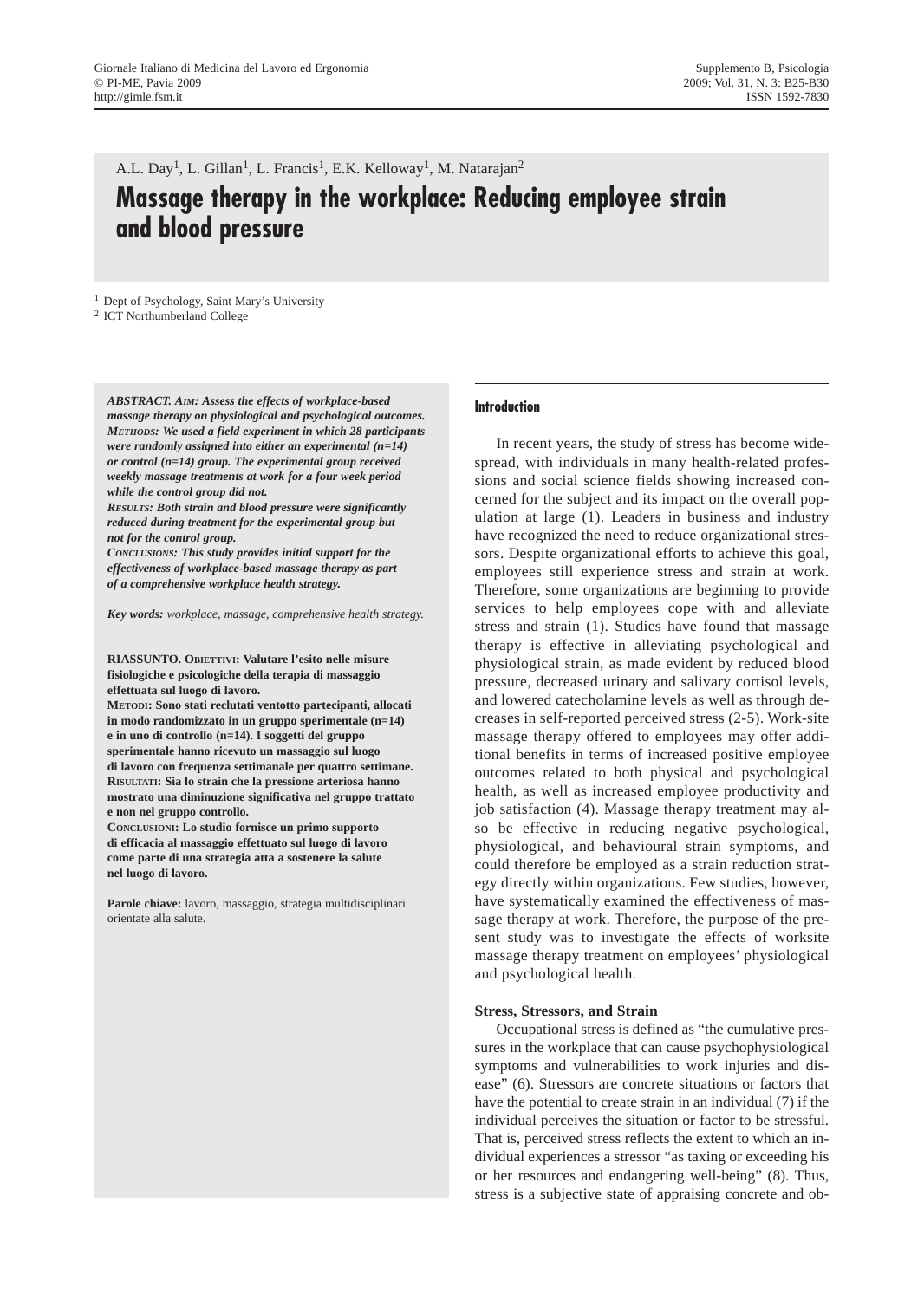jective stressors in the environment as being negative or a threat (9). Perceived stress then may result in physical, psychological, or behavioural strain. This interactional approach to stress stipulates that situational variables (stressors) interact with personal variables (subjective appraisal and coping) to cause strain (10). That is, strain does not always result from stress. Because stressors will be perceived differently among individuals as being more or less stressful, individual strain outcomes also will differ (11). Research highlights the importance of both individuals' subjective perception of the environment as being 'stressful', and their available coping resources in determining health outcomes and the manifestation of strain symptoms. Moreover, these strain symptoms may then create,

pattern of stress. Cumulative stressors in the workplace are a significant contributing factor to a multitude of health problems in employees, and can manifest themselves in a variety of ways (10, 6, 12). Although some individuals may present psychophysiological strain symptoms, other individuals may display psychological distress, lowered productivity, an increased vulnerability to work injury, a range of acute or chronic health conditions, or a general increased susceptibility to illness or disease (10, 6, 12). Some physiological strain outcomes of ongoing workplace stress include an increase in the symptoms of musculoskeletal disorders, back pain, headaches, blood pressure, heart rate, and fatigue (13, 3, 6), which can ultimately translate into worker absence and sick leave. According to Field (14), lower back pain is one of the most frequent causes of absenteeism and worker's compensation claims. Ongoing stress is also a leading risk factor in heart disease, stroke, arthritis, and duodenal ulcers, and can significantly increase an individual's overall susceptibility to disease and injury (13, 3, 6).

or be perceived as, other stressors, thus creating a cyclical

Employee stress is also associated with a host of negative psychological strain outcomes, such as employee burnout, increased anxiety and depression, and decreased cognitive functioning (15, 16). Research has also shown that workplace strain can be detrimental to employee behaviour, leading to low motivation and morale, decreased work performance, job satisfaction and productivity, and increased absenteeism and workplace accidents (15, 16, 6). Stress and strain can also interfere with career goals and goal setting (6). It is evident that workplace stress and employee strain carry a significant health cost to employees as well as a financial cost to organizations.

The manner in which individuals respond to stressors and perceived stress can impact their level of strain. Folkman and Lazarus (11) distinguished between problem-focused coping, where individuals deal directly with the problem causing distress, and emotion-focused coping, whereby individuals regulate their emotional response to stressful situations. Individual difference variables are an integral part of coping with stress (11). Thus, massage therapy may facilitate emotion-focused coping by influencing personal variables such as anxiety levels and blood pressure, or improved sleep and relaxation.

#### **Massage Therapy**

Massage therapy is defined as "the manipulation of soft tissue by trained therapists for therapeutic purposes" (14) and tends to "bring about generalized improvements in health, such as relaxation or improved sleep, or specific physical benefits, such as relief of muscular aches and pains" (17). Massage therapy is one of the oldest forms of treatment in the world, and a developed practice of therapeutic massage exists in almost all cultures (17). Massage therapy, however, began to dissipate from the American medical scene at approximately the time of the medical model and the pharmaceutical revolution of the 1940's (14). Typically, massage therapy consists of a client receiving massage treatment on a specially designed massage table. This process can be adapted to the constraints of a more conventional setting by limiting work to the hands, head, neck, or shoulders in a seated massage (17).

#### **Physiological benefits of massage therapy**

Several studies have found that massage is effective in alleviating strain symptoms, in terms of lowered blood pressure, decreased urinary and salivary cortisol levels, lowered catecholamine levels, and self-report assessments of decreased perceived stress (2-5). Because individuals vary in their ability to cope with stress, and ultimately in their vulnerability to injury or disease, and because massage therapy can decrease symptoms of stress, massage therapy may be highly beneficial to individual coping responses, and help improve overall health and well-being. Additionally, massage therapy that is offered and conducted directly in the workplace may be beneficial in alleviating occupational strain specifically.

Several studies have provided evidence for physiological benefits resulting from massage therapy treatment, such as the alleviation and symptom control of migraine and tension headaches, which are a leading cause of worker absenteeism (14, 5, 18, 19). In one study, participants were randomly assigned to either a massage therapy treatment group or a control group who received migraine medication. (18) Relative to the control group, the massage group reported a decrease in headache pain, had fewer headaches weekly, found improved and uninterrupted sleep, and increased serotonin levels (18). A related study (19) examined massage therapy treatment administered to sufferers of chronic tension headaches for four weeks following a four-week baseline period. Treatment was directed toward the neck and shoulders and was effective in reducing the number of chronic tension headaches per week in sufferers (19). Compared with baseline levels, headache frequency was significantly reduced within 1 week of massage therapy and was maintained during the 4 weeks of the treatment period. However, the sample size was very small (n=4) and results were based on diary data and a visual analogue scale (19).

Several studies have indicated a significant reduction in high blood pressure and associated symptoms through massage therapy treatments (20, 14, 3). For example, a seated 30-minute massage once per week significantly decreased sitting diastolic blood pressure after the first and last massage therapy sessions (3). Similarly, a 15-minute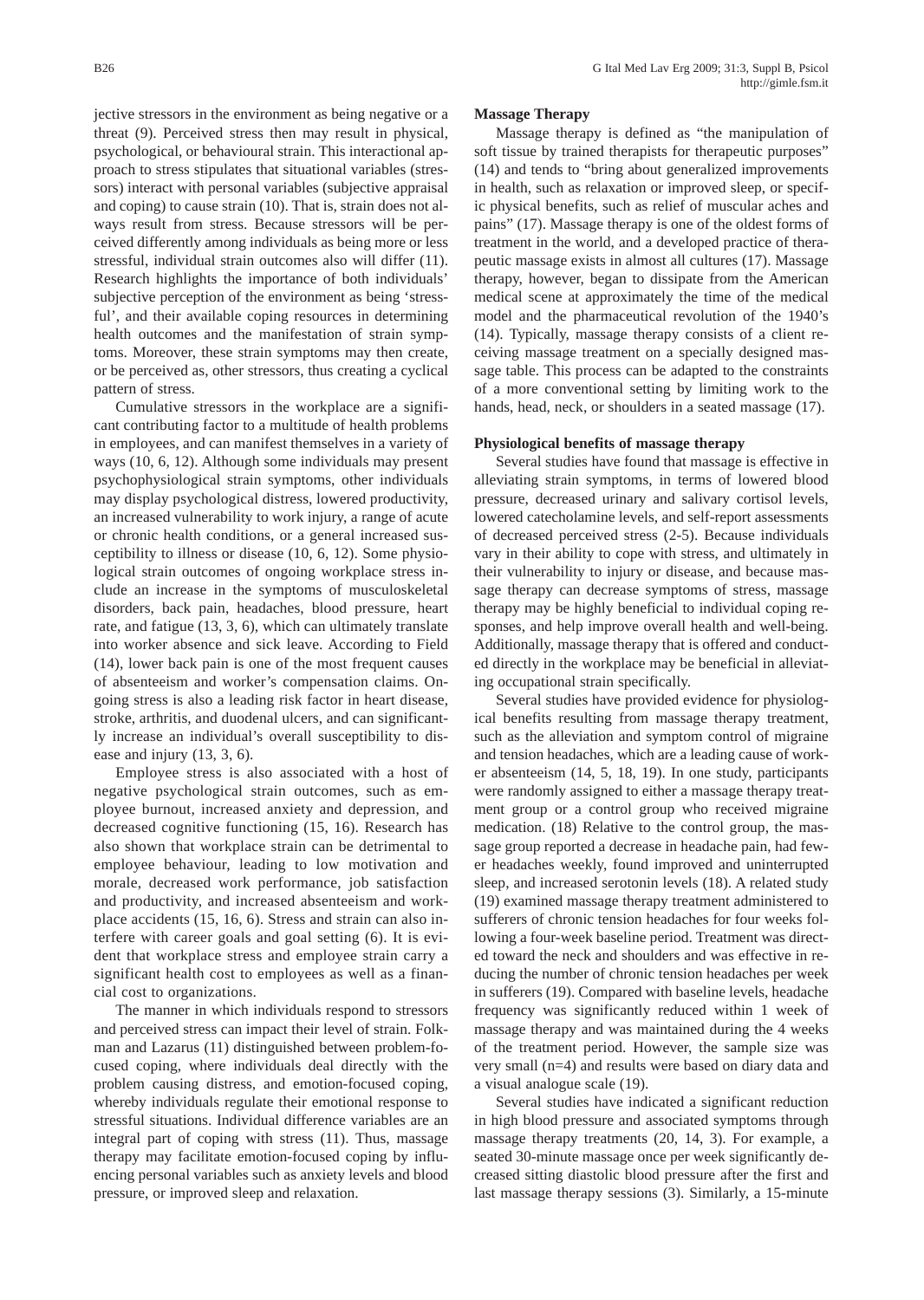seated massage sessions at work reduced both systolic and diastolic blood pressure in employees (20).

Massage therapy can also increase immune function. In one experimental study (21), two subjects received a massage therapy treatment during the experimental phase and no massage during the baseline phase while assays were conducted on lymphocyte proliferation (T and B lymphocytes), immunoglobins, and cortisol levels. There was a consistent and significant trend of increased activity of both lymphocytes and levels of serum for both subjects during the treatment phase compared to the control phase. Although a more robust study design and larger sample size are required, the preliminary findings present a basis for further study. Immune disorders would also be expected to benefit from massage therapy treatment due to lowered cortisol and catecholamine levels noted in several studies (2, 3, 21, 5). Ironson, Field, Scafidi, and Hashimoto (22) found increased cytotoxic capacity (Natural Killer Cell cytotoxicity and counts) in HIV positive adults after one month of daily 45-minute massage therapy treatments. Similarly, improved immunological function was detected in breast cancer patients as indicated by increased Natural Killer Cell counts and an increase in lymphocyte markers after the women received massage therapy treatments three times per week for five weeks, compared to measures in the control group (18). These studies support the existence of increased immunological functioning after consistent massage therapy treatment, which provides further implications for the alternative therapy, particularly for employees dealing with workplace stress.

A meta-analytic review (14) of the therapeutic effects of massage therapy found that this treatment was consistently associated with reduced pain across a variety of conditions including child birth, recovery from burns (when massage therapy was used prior to debridement), and following surgery, as well as among those with chronic pain conditions, such as juvenile rheumatoid arthritis and fibromyalgia (14). Furthermore, massage therapy facilitated growth in preterm infants (including cocaine-exposed and HIV-exposed infants) in the neonatal intensive care unit. Those infants who received 15 minutes of massage treatment three times per day for 10 days, while they were still in the incubator, gained more weight and were hospitalized for significantly less time (14).

## **Psychological benefits of massage therapy**

In addition to the noted physiological benefits, recent studies in massage therapy treatment also report encouraging results with regard to psychological strain symptoms, such as a reduction in depressive symptoms (23) and decreased anxiety levels (2). Similarly, massage treatment improves mood and well-being states (4), increases alertness, and enhances cognitive and work performance (24, 4). For example, after healthy adults received a 10-minute seated massage therapy session, anxiety scores decreased for all participants across three massage therapy conditions (moderate pressure massage therapy, light pressure massage therapy and vibrator massage; 2). Moreover, the moderate pressure massage group also experienced a decrease in heart rate and EEG changes including an increase in delta and a decrease in alpha activity, suggesting a relaxation response. This group also showed increased positive affect, as indicated by a shift toward left frontal EEG activation (2). Other studies using EEG activity as a primary outcome measure yielded similar results (24, 23). Following 15 minute massage therapy treatments, EEG patterns indicated increased relaxation and alertness and decreased right frontal lobe activity, a positive outcome given that right frontal lobe activity is related to negative mood and may also be a marker for depression (24, 25).

Other studies illustrate the psychological benefits of massage treatment in clinical populations. For example, adults with multiple sclerosis who were randomly assigned to receive two 45-minute massages per week for five weeks (treatment group) reported several gains relative to similar patients who received only regular medical treatment (control group; 18). The massage therapy group reported improved mood, lowered anxiety, reduced hostility levels, decreased urinary and salivary cortisol levels, and improved disease progression ratings, and enhanced social functioning status (3).

The effectiveness of massage therapy as a method of psychological and physiological symptom control in cancer patients was examined at a major U.S. cancer centre (26). Over a three-year period over 1,200 patients were treated. Patients reported pre- and post-massage therapy treatment symptom severity using 0-10 rating scale for pain, fatigue, stress/anxiety and depression. (26). Postmassage symptom scores were reduced by approximately 50%, even for patients reporting high baseline scores, and significant reductions were found in measures of anxiety, depression, and fatigue (26).

Aggressive adolescents assigned to a massage therapy intervention benefited from massage treatment showing reduced anxiety post-treatment and reduced hostility post treatment. Such differences were not reported among a control group who underwent a relaxation exercise rather than massage (27). Adolescent psychiatric patients also benefited from 30-minute massage treatments given on 5 consecutive days (28), reporting decreased anxiety levels, less frequent depressed mood, and improved sleep. Furthermore, nurses rated these patients as more cooperative on the final day of the study (28).

### **Massage Therapy and Work**

Stress in the workplace often leads to employee strain and can negatively impact employee heath and well-being (15). These detrimental health effects can increase employee absenteeism and reduce productivity (29). Existing research suggests that work-site massage is a promising technique in the alleviation to work-related stress and strain. For example, employees who received 20-minutes of seated massage twice weekly for 8 weeks showed decreased anxiety levels, fewer sleep disturbances, and improved blood pressure and heart rate (4). Furthermore, their cognition scores and overall health ratings improved (4). In a similar study, employees' systolic and diastolic blood pressure decreased following a 6 week run of 15- minute, onsite seated massages delivered once per week (20).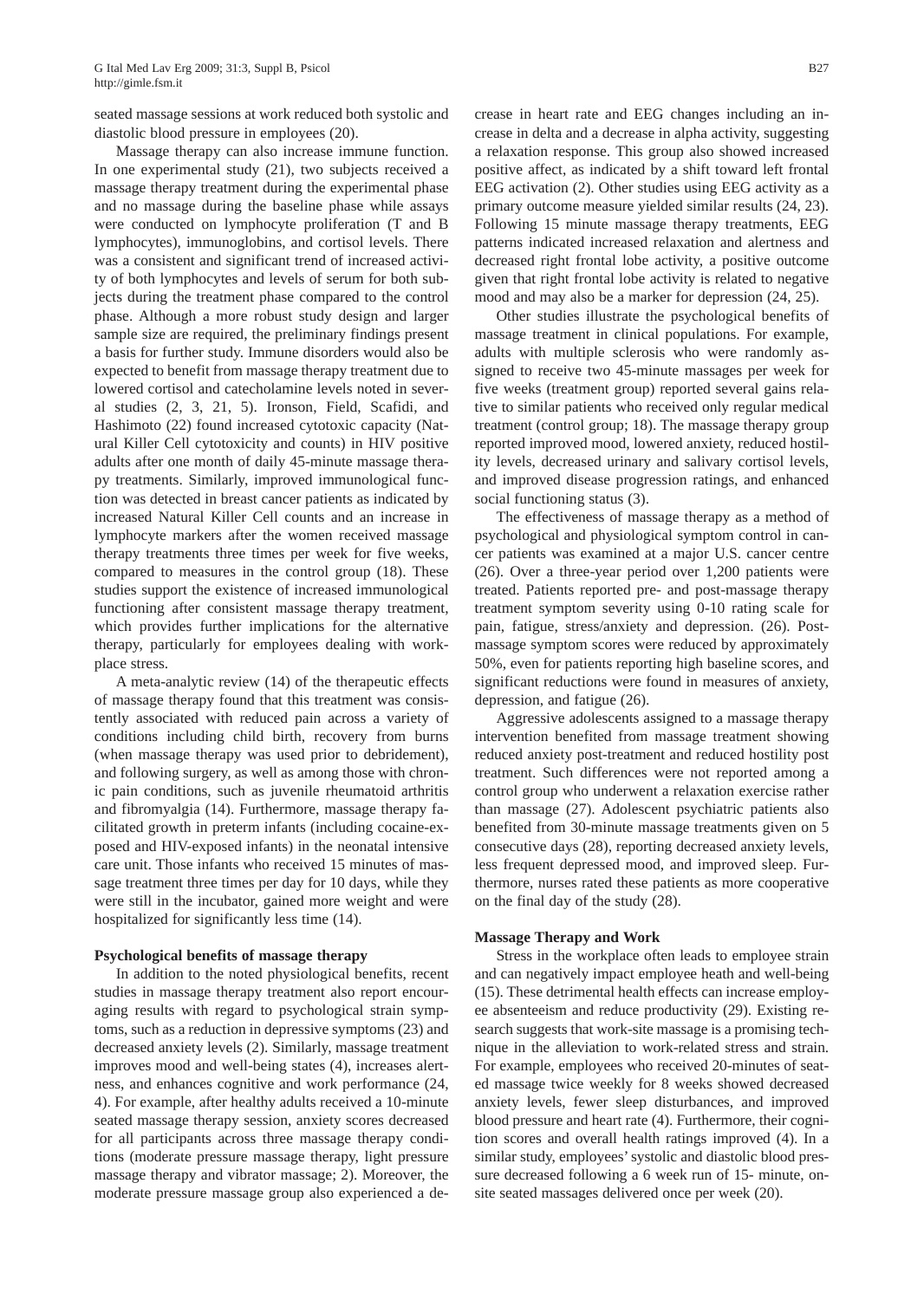Massage therapy may reduce strain symptoms and it may positively affect employee health and well-being. However, few studies have systematically examined the effectiveness of massage therapy in improving employee outcomes. For instance, the studies described above are limited by the lack of a control group. Therefore, using both treatment and control groups, we examined whether massage therapy decreases employee strain and blood pressure and improves perceived well-being. Participants in the treatment group received weekly massage treatments for four weeks. The following hypotheses were tested:

- *Hypothesis 1: Massage therapy will decrease employees' perceived strain over the four-week treatment period.*
- *Hypothesis 2: Massage therapy will significantly decrease systolic and diastolic blood pressure levels in the treatment group across the four treatment sessions.*
- *Hypothesis 3: Massage therapy will decrease both systolic and diastolic blood pressure within the same session (pre- and post-treatment).*

# **Method**

### **Participants**

Twenty-eight employees (26 women and 2 men, mean age  $= 39$  years,  $SD = 9.5$ ) from a government office based in eastern Canada volunteered to participate. All participants gave written, informed consent prior to entering the study. All participants were English-speaking, Caucasian, and all but 2 participants had completed some form of post-secondary education.

### **Procedure**

The 28 participants were randomly assigned into one of two groups of 14 people. The first group received treatment during the 4-week phase and the second group served as the control group. During the four control sessions, participants had their blood pressure measured and they completed the questionnaire.

During the four treatment sessions, participants had their baseline blood pressure measured and then received a 20-minute seated chair massage. For the duration of the massage treatment, participants were seated around a boardroom table, leaned forward at the hip with their head and arms on a pillow and received massage treatment to the back, neck, head, arms, wrists, and hands. The lights were dimmed while participants received treatment to encourage relaxation. Seven massage therapy students from a local, professional massage therapy school provided the massages each week under the guidance of massage therapy professors. The massage was conducted according to the following protocol. Long moderate pressure strokes were applied to back muscles, parallel to the spine. Gentle rocking and squeezing was applied to the shoulders and arms. Finger and thumb pressure was applied inferiorly along the spine. Circular palm kneading was performed at the hips. Massage to the arms consisted of kneading and compressions beginning at the shoulders and moving distally to the wrist. Massage to the hands included fascial spreading, gentle finger distractions and thumb kneading to the palms. Gentle tractioning was applied at the shoulder and elbow. Massage to the neck consisted of kneading, squeezing and compressions beginning laterally at the shoulder and moving medially along the trapezius to the posterior cervical spine. Gentle finger pressure was applied to the skull and neck and massage applied to the scalp. The treatment concluded with gentle compressions and muscle squeezing from the trapezius, distally to the arms and light fingertip stroking along the entire back. Blood pressure was measured again after the massage treatment, and participants completed a questionnaire.

# **Measures**

Demographic information. Respondents indicated their age, gender, education, and work history.

*Strain.* The 20-item Bartone Strain Scale (30) was used to assess psychological and physical strain symptoms. This scale rates the frequency which participants experienced health complaints over the previous week (eg., 'trouble sleeping', 'general aches and pains', 'loss of interest in things' or 'nervousness or tenseness'). The Bartone Strain Scale uses a 5-point Likert-type scale ranging from 'Never' (0) to 'Always' (5). Bartone et al. (30) reported that the scale demonstrated high internal reliability: The alphas in their original study were  $\alpha = 0.90$  at Time 1 and  $\alpha = 0.93$  at Time 2. In the present study, the coefficient alpha was calculated for each of the 4 weeks and ranged from  $\alpha = .73$  to  $\alpha = .83$ .

*Blood Pressure.* Blood pressure was measured using American Diagnostic Compact Wrist Blood Pressure Monitors. Both systolic and diastolic blood pressure measurements were taken at the beginning of each of the 4 sessions. For the treatment group, blood pressure was taken again after the massage treatment.

### **Results**

Table I shows the means and standard deviations for the study variables in weeks one and four of the sessions. Because of the small cell sizes, all statistical analyses were conducted using non-parametric techniques.

We examined whether strain would change during the 4-week treatment program. Strain decreased significantly in the treatment group between weeks  $1$  (M=1.09) and  $4$ (M=0.73; Wilcoxon Signed Ranks test  $Z = -2.11$ ,  $p < .05$ ) but did not significantly change for the control group.

In order to test our second hypothesis regarding changes in blood pressure across the four treatment sessions, we conducted separate tests for both systolic and diastolic measures. For the treatment group, both systolic (Wilcoxon Signed Rank test  $Z = -2.547$ ,  $p < .05$ ) and diastolic (Wilcoxon Signed Rank test  $Z = -2.103$ ,  $p < .05$ ) decreased. In the control group, no significant changes were noted for either of the blood pressure measures.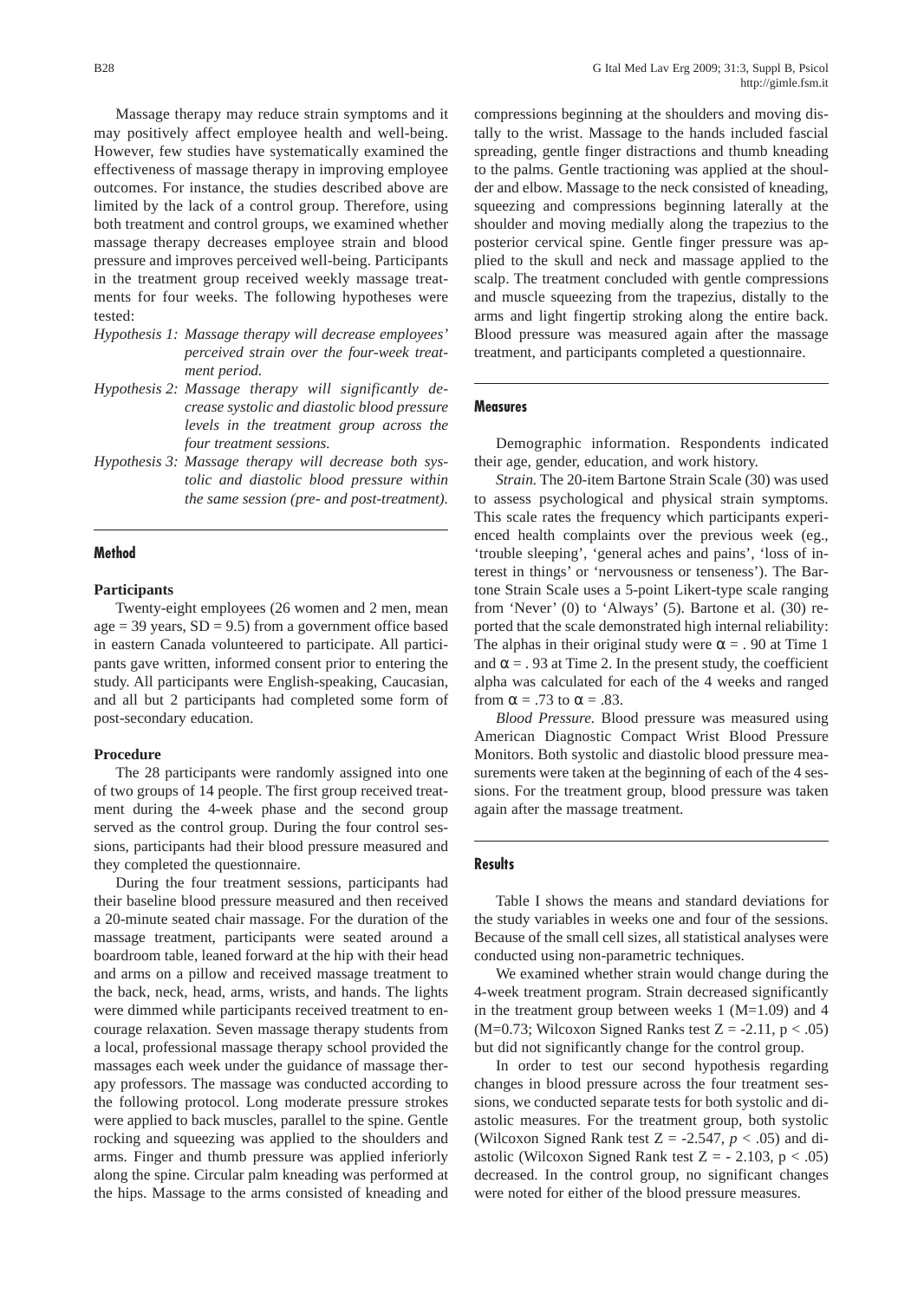|                             | Group            |                 |                 |                 |
|-----------------------------|------------------|-----------------|-----------------|-----------------|
|                             | <b>Treatment</b> |                 | Control         |                 |
|                             | Week 1<br>M(SD)  | Week 4<br>M(SD) | Week 1<br>M(SD) | Week 4<br>M(SD) |
| 1. Strain                   | $1.09$ (.45)     | $.73$ $(.34)$   | $1.08$ $(.39)$  | $.66$ $(.40)$   |
| 2. Systolic Blood Pressure  | 124.77 (13.2)    | 117.70 (17.2)   | 126.88 (17.9)   | 125.45 (16.2)   |
| 3. Diastolic Blood Pressure | 77.85 (7.83)     | 77.7 (12.9)     | 84.75 (15.6)    | 84.73 (14.06)   |

**Table I.** *Means and standard deviations of the study variables for the treatment and control groups*

Note: Based on nonparametric analyses, all comparisons for the treatment group are significant (p<.05), and all comparisons for the control group are non-significant.

Finally, to evaluate the third hypothesis regarding the effectiveness of massage therapy in reducing blood pressure within single massage therapy sessions, we compared average pre-session and post-session measures for participants in the treatment group. Both systolic (Wilcoxon Signed Ranks test  $Z = -2.48$   $p < .05$ ) and diastolic (Wilcoxon Signed Ranks test  $Z = -2.06$ ,  $p < .05$ ) blood pressures significantly declined within each session.

## **Discussion**

The presence of stressors within the workplace is normal and inevitable, and in some cases may even act as a motivating force for employees. However, high levels of stressors or subjectively appraised stress experienced by employees is limiting, can stunt employee output, decrease concentration, and increase strain symptoms (15, 16, 31, 6).

Massage therapy has been effective in alleviating strain symptoms in many sample populations and in a variety of contexts (14) and has resulted in positive psychological and physiological health benefits. Therefore, offering massage therapy directly within the organizational setting may be of significant value with regard to incorporating stress management practices into employee life and facilitating compliance with treatment. Moreover, studies have supported the importance of extrinsic rewards, such as massage therapy, in increasing organizational commitment (32).

Our results supported the hypotheses that employee strain and blood pressure would decline over a 4 week treatment period. Moreover, our findings suggest that even single sessions of massage therapy had an effect on blood pressure. We believe that the clinical significance of these findings is enhanced by our use of a minimal intervention (i.e., 20 minute massage once per week) that is easily accommodated in a working day. On-site massage of the type investigated here is a promising means of stress reduction and health promotion within organizations.

### **Limitations, Future Research, & Implications**

Although the present study did yield significant findings in reducing employee strain and blood pressure, an important limitation concerns the robustness of the data analyses due to the small sample size (n=28). Because the 28 participants were further divided into sub-groups, the treatment group consisted of only 14 people and participants in both treatment and control groups sometimes missed sessions, which resulted in missing data across the four weeks, further reducing the size of the sample and limiting analyses. Several factors (e.g., meetings, rotational days off, and other commitments) contributed to the missing data across the four sessions. We were able to demonstrate an effect of the massage therapy despite this small sample size. We would expect that future research conducted with a larger sample would find more substantial differences in strain and health symptoms.

We also noted several limiting features of our study related to our implementation of the experimental design in a field setting. First, several of the participants stated that this was their first experience receiving massage therapy treatment. Therefore, these participants may have been tense, nervous, or apprehensive about receiving the treatment, which would ultimately affect baseline and subsequent blood pressure readings, as well as the subjective outcome measures. Conversely, despite efforts to provide a relaxing environment, some participants appeared to be excited about receiving the massage treatment, which may have increased their blood pressure levels. Moreover, the setting in which the treatment took place may not have been as conducive with relaxation for some individuals. All participants sat around a boardroom table, leaning into a pillow. This proximity to other individuals may have affected some participants' level of relaxation, which also may affect outcome measures. Finally, the sessions were conducted on Mondays to accommodate the massage therapy students' schedules. Participants reported that Mondays were often one of the busier days within this organization, and the need for participants to schedule their day around attending the sessions each Monday may have actually been a stressor. Therefore, the setting, context, and timing of the treatment sessions should be a weighty consideration prior to replication of this study. In the current case, we suggest that these considerations may have allowed a more robust test of our hypotheses than would have been obtained under more controlled, laboratory conditions.

Another potential limitation of the present study was that the massage therapy treatments were provided by massage therapy students rather than registered professionals. Massage Therapy applied by a professional registered massage therapist would follow an individualized treatment plan indicated by the physical assessment, and not a prescribed routine as applied in our study. However, because students followed a prescribed routine as outlined by their supervisor on how and where to massage each participant,